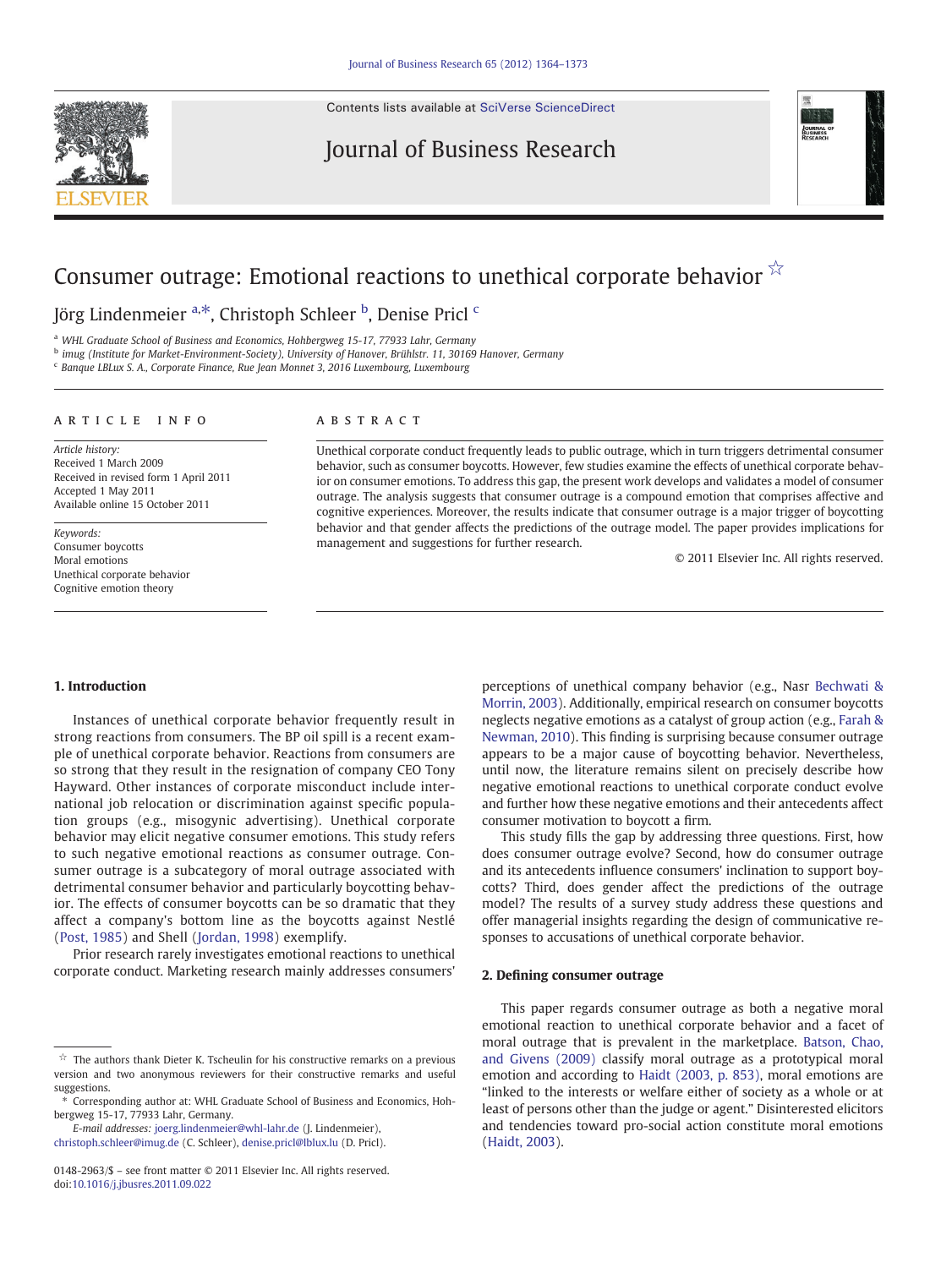[Darley and Pittman \(2003\)](#page--1-0) assume that violations of cultural or social norms elicit moral outrage. Various social entities including individuals (e.g., celebrities), groups of people (e.g., social groups, population groups), organizations (e.g., businesses, political parties), governments, or even whole nations can violate moral standards. This study focuses on businesses as violators of moral standards with the assumption that unethical corporate conduct elicits moral outrage among consumers.

Consumer outrage differs from basic everyday emotions. Moral emotions are complex constructs linked to welfare concerns meaning that unlike basic emotions, they usually require interpretation and appraisal ([Simpson, Carter, Anthony, & Overton, 2006](#page--1-0)). [Batson et al.](#page--1-0) [\(2009\)](#page--1-0) thus treat moral outrage as anger in response to a violation of moral standards, thereby distinguishing moral outrage from personal anger and emphatic anger. Other authors consider anger and moral outrage to be distinct constructs (e.g., [Skitka, Bauman, &](#page--1-0)  $M$ ullen, 2004).

Consumer outrage also resembles consumer dissatisfaction. Consumer dissatisfaction is a negative affective reaction to unfulfilled expectations regarding product or service performance [\(Anderson](#page--1-0) [& Sullivan, 1993\)](#page--1-0). According to the expectation–disconfirmation paradigm ([Cadotte, Woodruff, & Jenkins, 1987\)](#page--1-0), the violation of moral norms that should elicit consumer outrage is analogous to a disconfirmation of expectations. However, outrage is different from dissatisfaction.

First, consumer dissatisfaction is a post-purchase phenomenon that relates to consumption experiences ([Oliver & DeSarbo, 1998](#page--1-0)) whereas consumer outrage does not necessitate consumption. Furthermore, unlike with dissatisfaction, consumers neither have to participate in the transactions that prompt outrage (e.g., bribery in business-to-government transactions) nor have to be directly affected by the company behavior to which they are objecting (e.g., child labor in apparel manufacturing). In particular, corporate behavior that arouses consumer outrage relates to the moral domain and has significant societal consequences. Environmental pollution, the toleration of human rights abuses, support for authoritarian regimes, actions that break with cultural or religious norms, and the exploitation of labor are all important categories of business practices that inspire outrage.

Everyday consumption experiences usually should not elicit consumer outrage in contrast to [Schneider and Bowen \(1999\) and](#page--1-0) [Verma \(2003\)](#page--1-0) who consider outrage from a customer relationship perspective. However, some everyday consumption experiences may elicit both dissatisfaction and outrage. For example, buying a children's toy that consists of hazardous materials may result in dissatisfaction because the toy is not as safe to play with as consumers expect the toy to be. Consumers may feel outrage because the toy manufacturer does a moral wrong.

Second, consumer dissatisfaction connects with individual consumer behavior including repurchasing behavior [\(Oliver & DeSarbo,](#page--1-0) [1988\)](#page--1-0). In contrast, consumer outrage as a type of moral emotion may arouse pro-social action tendencies ([Haidt, 2003](#page--1-0)), particularly boycotting ([Klein, Smith, & John, 2004\)](#page--1-0). Consumer outrage may eliminate free-riding incentives and serve as a trigger for boycotting behavior within this context.

#### 3. Review of literature on outrage

The literature includes a broad range of perspectives on moral outrage, including research from the philosophical [\(Garver, 2006](#page--1-0)) and linguistic ([Bruthiaux, 2009](#page--1-0)) traditions. These studies relate only loosely to the focus of the current study although social psychology and research on collective behavior are more closely connected. Several authors regard moral outrage as a component of the sacred value protection model (e.g., [Darley & Pittman, 2003](#page--1-0)), according to which moral communities hold certain values sacred

[\(Skitka et al., 2004](#page--1-0)). Members of moral communities reject violations of sacred values, and transgressions elicit outrage, which in turn arouses retaliatory behavior.

Another strand of research that focuses on collective action phenomena analyzes the effect of moral outrage on group dynamics (e.g., [Schrag, 2009\)](#page--1-0). Some authors also consider the antecedents and consequences of moral outrage. Within this context, current research considers the effects of different appraisal conditions [\(Batson et al., 2009\)](#page--1-0), involvement ([Goodenough, 1997](#page--1-0)), and individual personality ([Kaplan, 1997](#page--1-0)). Several authors (e.g., [Skitka](#page--1-0) [et al., 2004\)](#page--1-0) show that moral outrage mediates the causal relationships between diverse constructs and behavioral intentions.

Moral outrage predicts support for preventative and punitive political action [\(Pagano & Huo, 2007](#page--1-0)). Punitive actions are political measures that rely on the use of force (e.g., aggressive foreign policies). Preventative actions aim at "reforming the political system in the hopes of reducing risk of future tyranny" [\(Pagano & Huo, 2007,](#page--1-0) p. 229).

#### 4. A model of consumer outrage

This study delineates a conceptual model of consumer outrage (see [Fig. 1](#page--1-0)). This paper examines consumer outrage from the perspective of [Ortony, Clore, and Collins \(1988\)](#page--1-0) cognitive emotion theory because moral emotions require interpretation and appraisal before they can be elicited. According to [Ortony et al. \(1988\)](#page--1-0) events, specific agents, and objects are the major elements of a person's perception of the world. Therefore, the appraisal of events, agents' actions, and aspects of objects provide the basis for different types of emotions. Furthermore, this cognitive emotion theory accounts for so-called compound emotions. Consumer outrage is an emotional reaction to both an event and specific agents' action in line with the compound emotion hypothesis. The affectiveresponse construct entails an immediate emotional response to an event involving unethical corporate conduct to which the persons experiencing this emotional reaction do not consider the originator of the conduct [\(Ortony et al., 1988\)](#page--1-0). People solely appraise whether the event is pleasing or displeasing, which requires minimal or even no cognitive processing [\(Ortony et al., 1988](#page--1-0)). Therefore, the affective-response construct represents the affective basis for consumer outrage. The disconfirmation of moral norms resulting from an evaluation of specific agents' action forms the cognitive basis of consumer outrage.

H1. Consumer outrage is a compound emotion that consists of an affective component (an affective response to an event involving unethical corporate conduct) and a cognitive component (perceived disconfirmation of moral norms).  $H_{1a}$ : The affective response has a positive and direct effect on consumer outrage.  $H_{1b}$ : The perceived disconfirmation of moral norms has a positive and direct effect on consumer outrage.

#### 4.1. Disconfirmation of moral norms

The appraisal of the consequences of unethical corporate conduct underlies the perception that the conduct violates the moral norms. The expectancy–disconfirmation paradigm has relevance to consumer satisfaction ([Anderson & Sullivan, 1993](#page--1-0)) and provides the relevant conceptual framework. Consumers compare the perceived immorality of the corporate behavior with their own internalized moral norms when consumers hear of alleged unethical corporate conduct. Consumers experience a disconfirmation of their moral norms depending on the degree of the deviation of their perceptions from the reference standard.

Consumers may consider different reference standards over the course of their cognitive evaluation processes [\(Cadotte et al., 1987](#page--1-0)). Goals, norms, and expectations represent the main categories of reference standards [\(Niedrich, Kiryanova, & Black, 2005\)](#page--1-0). Here